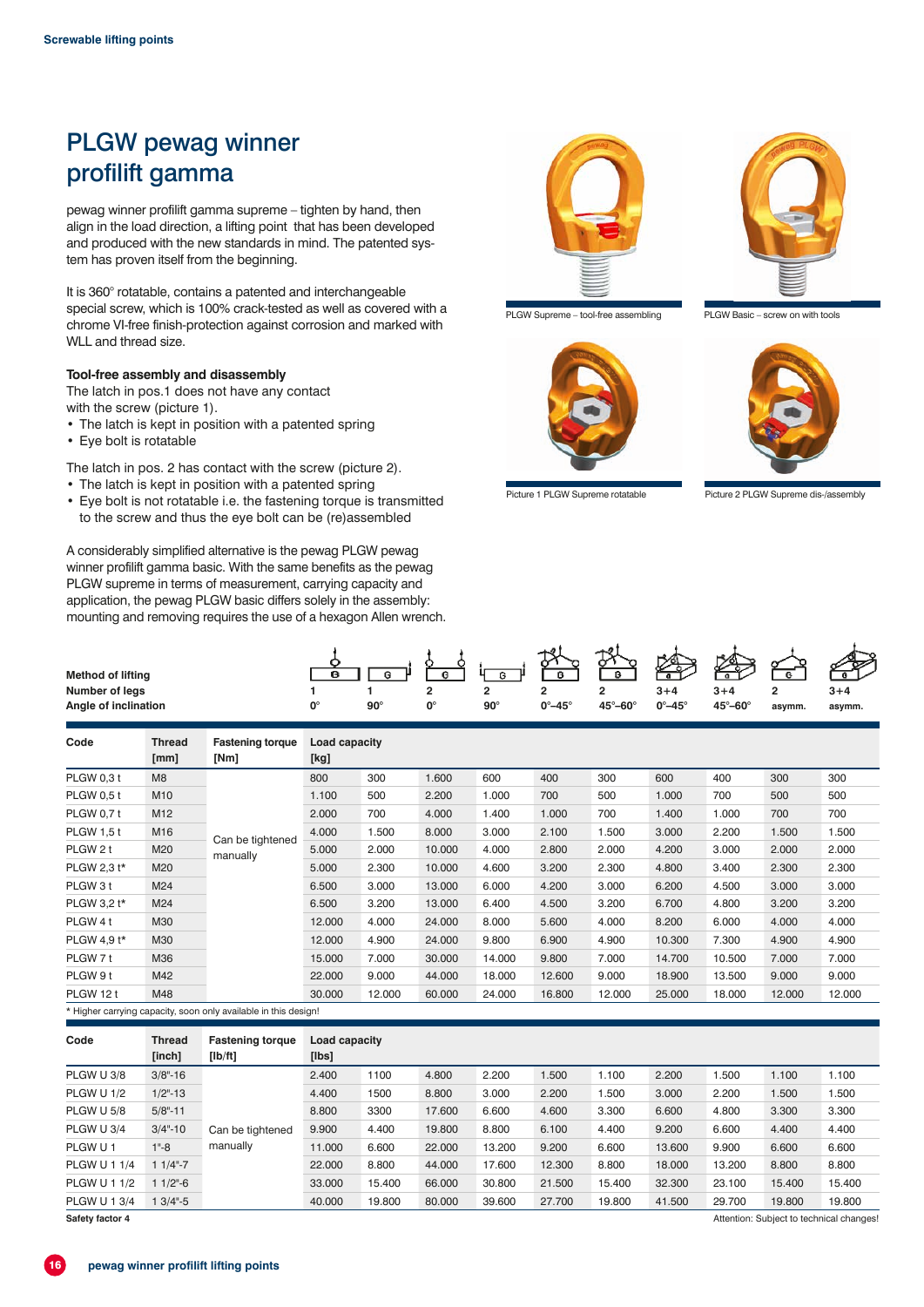### pewag

#### **Permissible usage**

Load capacity acc. to the inspection certificate table of WLL in the shown directions of pull (see picture 3).

- Adjust the lifting point in the permitted load direction before loading
- Loadable with a 4-fold safety under break in all directions

#### **Non permissible usage**

Make sure when choosing the assembly that improper loading can not arise e.g. if:

- The direction of pull is obstructed
- Direction of pull is not in the foreseen area (see picture 4)
- Loading ring rests against edges or loads

For more details please reference our user manual.

### **To calculate the necessary thread length (L):**

 $L = H + S + K + X$ 

- $H =$  Material height
- S = Thickness of the washer

 $K =$  Height of the nut (depending on the thread size of the screw)  $X =$  Excess length of the screw (twofold pitch of the screw)  $L$  max.  $=$  n max.

In case of requesting a lifting point with a special thread length, please mention the requested thread length "L".

pewag provides, along with the standard and maximum thread lengths, specially customised thread lengths.

Supplied customised and maxium thread lengths include a washer and a crack-tested, corrosion-proofed screw nut.

Each lifting point is marked with an individual serial number.





Picture 3 **Picture 4** Picture 4





| Code                | <b>Thread</b><br>[mm]   | Load capacity<br>[kg]        | a<br>[mm]   | b<br>[mm]   | c<br>[mm]   | d<br>[mm]   | e<br>[mm]   | Øf<br>[mm]   | $\mathsf{n}$<br>[mm] | n max.<br>[mm]           | $\circlearrowright$<br>[mm]   | Weight<br>[kg/pc.]  |
|---------------------|-------------------------|------------------------------|-------------|-------------|-------------|-------------|-------------|--------------|----------------------|--------------------------|-------------------------------|---------------------|
| <b>PLGW 0.3 t</b>   | M8                      | 300                          | 25          | 45          | 10          | 27          | 53          | 35           | 15                   | 90                       | 6                             | 0,17                |
| <b>PLGW 0.5 t</b>   | M <sub>10</sub>         | 500                          | 25          | 45          | 10          | 27          | 53          | 35           | 15                   | 160                      | 6                             | 0,18                |
| <b>PLGW 0.7 t</b>   | M <sub>12</sub>         | 700                          | 30          | 55          | 12          | 32          | 63          | 43           | 20                   | 160                      | 8                             | 0,29                |
| <b>PLGW 1.5 t</b>   | M16                     | 1.500                        | 35          | 64          | 14          | 36          | 70          | 50           | 25                   | 160                      | 10                            | 0,45                |
| PLGW 2 t (2,3 t)    | M20                     | 2.000                        | 40          | 69          | 16          | 41          | 78          | 54           | 30                   | 160                      | 12                            | 0,58                |
| PLGW 3 t (3,2 t)    | M24                     | 3.000                        | 50          | 86          | 18          | 50          | 93          | 69           | 35                   | ٠                        | 14                            | 1,10                |
| PLGW 4 t (4,9 t)    | M30                     | 4.000                        | 60          | 110         | 25          | 60          | 114         | 90           | 45                   | $\overline{\phantom{a}}$ | 17                            | 2,20                |
| PLGW 7 t            | M36                     | 7.000                        | 70          | 132         | 31          | 70          | 136         | 108          | 55                   | $\overline{\phantom{0}}$ | 19                            | 3,90                |
| PLGW 9 t            | M42                     | 9.000                        | 80          | 152         | 36          | 72          | 153         | 126          | 65                   | $\overline{\phantom{0}}$ | 22                            | 5,80                |
| PLGW 12 t           | M48                     | 12.000                       | 95          | 179         | 42          | 88          | 179         | 148          | 75                   | $\overline{\phantom{0}}$ | 24                            | 8,90                |
| Code                | <b>Thread</b><br>[inch] | Load capacity<br>$[$ lbs $]$ | a<br>[inch] | b<br>[inch] | c<br>[inch] | d<br>[inch] | e<br>[inch] | Øf<br>[inch] | n<br>[inch]          | n max.<br>[inch]         | $\circlearrowright$<br>[inch] | Weight<br>[Ibs/pc.] |
| PLGW U 3/8          | $3/8 - 16$              | 1.100                        | 0,98        | 1,77        | 0,39        | 1,04        | 2,09        | 1,38         | 0,60                 | ÷,                       | $1/4$ "                       | 0,40                |
| PLGW U 1/2          | $1/2$ "-13              | 1.500                        | 1,18        | 2,17        | 0,47        | 1,26        | 2,48        | 1,69         | 0,80                 | $\overline{a}$           | 5/16"                         | 0,64                |
| PLGW U 5/8          | $5/8" - 11$             | 3.300                        | 1,38        | 2,52        | 0,55        | 1,40        | 2,76        | 1,97         | 1,00                 | $\overline{a}$           | 3/8"                          | 0,99                |
| PLGW U 3/4          | $3/4 - 10$              | 4.400                        | 1,57        | 2,72        | 0,63        | 1,59        | 3,07        | 2,13         | 1,20                 | $\overline{\phantom{a}}$ | $1/2$ "                       | 1,28                |
| PLGW U1             | $1 - 8$                 | 6.600                        | 1,97        | 3,39        | 0,71        | 1,97        | 3,82        | 2,72         | 1,40                 | $\overline{\phantom{a}}$ | 9/16"                         | 2,43                |
| <b>PLGW U 1 1/4</b> | $11/4-.7$               | 8.800                        | 2,36        | 4,33        | 0,98        | 2,36        | 4,49        | 3,54         | 1,80                 | $\overline{\phantom{a}}$ | 5/8"                          | 4,85                |
| <b>PLGW U 1 1/2</b> | $11/2$ "-6              | 15.400                       | 2,76        | 5,20        | 1,22        | 2,76        | 5,35        | 4,25         | 2,20                 | ٠                        | 7/8"                          | 8,60                |
| <b>PLGW U 1 3/4</b> | $13/4-.5$               | 19,800                       | 3,15        | 5,98        | 1,42        | 2,83        | 6,02        | 4,96         | 2,60                 | $\overline{\phantom{a}}$ | 1"                            | 12,80               |

Attention: Subject to technical changes!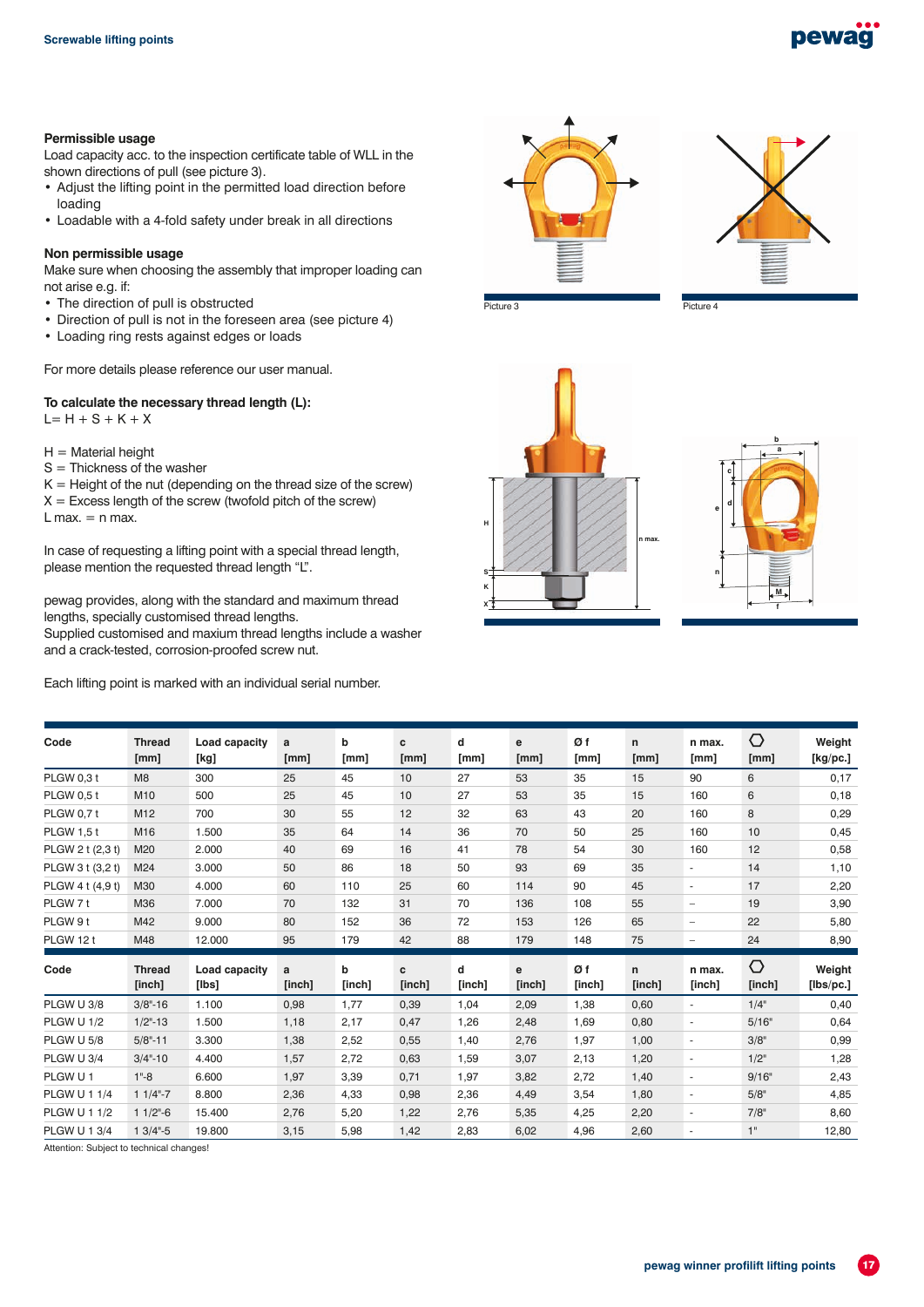# PLGW-SN pewag winner profilift gamma supreme

pewag's new PLGW-SN pewag winner profilift gamma supreme lifting eye nut is the logical continuance to the successful PLGW product portfolio. This product is unsurpassed worldwide due to the main principle being based on tool-free installation.

The product is used in those areas where a threaded bolt on the load is used instead of a simple thread. Furthermore, there is a possibility to mount the lifting point PLGW-SN with a commercially available (standard) screw through the clearance hole. The benefit of the PLGW-SN is that no matter the width of the load, the same lifting point can be used – all one needs are standard screws with different screw lengths.

For more details, please refer to the instruction manual.

#### **Further benefits of the PLGW-SN lifting points supreme are:**

- Tools are not necessary for assembling or disassembling • The time saving aspect especially when frequent
- (dis)assembling takes place
- Rotatable (load direction adjustment)
- In all directions loadable



Applicaton 1: Employement PLGW or PLGW-SN

Picture 1





**NEW!**

Picture 2 Picture 3





Application 2: Differing load thickness/width

| <b>Type of application</b><br><b>Number of legs</b><br>Angle of inclination |                       | G<br>$0^{\circ}$        | G<br>$90^\circ$ | G<br>$\overline{2}$<br>0° | $\overline{G}$<br>$\overline{2}$<br>$90^\circ$ | в<br>$\overline{2}$<br>$0^\circ - 45^\circ$ | ራኝ<br>в<br>$\overline{2}$<br>$45^\circ - 60^\circ$ | $\overline{\mathbf{a}}$<br>$3 + 4$<br>$0^\circ - 45^\circ$ | $\overline{\mathbf{a}}$<br>$3 + 4$<br>45°-60° | G<br>$\overline{2}$<br>unsymm. | $3 + 4$<br>unsymm. |
|-----------------------------------------------------------------------------|-----------------------|-------------------------|-----------------|---------------------------|------------------------------------------------|---------------------------------------------|----------------------------------------------------|------------------------------------------------------------|-----------------------------------------------|--------------------------------|--------------------|
| Code                                                                        | <b>Thread</b><br>[mm] | Load capacity *<br>[kg] |                 |                           |                                                |                                             |                                                    |                                                            |                                               |                                |                    |
| PLGW-SN 0,3 t                                                               | M8                    | 800                     | 300             | 1.600                     | 600                                            | 400                                         | 300                                                | 600                                                        | 400                                           | 300                            | 300                |
| PLGW-SN 0.5 t                                                               | M10                   | 1.100                   | 500             | 2.200                     | 1.000                                          | 700                                         | 500                                                | 1.000                                                      | 700                                           | 500                            | 500                |
| PLGW-SN 0,7 t                                                               | M <sub>12</sub>       | 2.000                   | 700             | 4.000                     | 1.400                                          | 1.000                                       | 700                                                | 1.400                                                      | 1.000                                         | 700                            | 700                |
| PLGW-SN 1.5 t                                                               | M16                   | 4.000                   | 1.500           | 8.000                     | 3.000                                          | 2.100                                       | 1.500                                              | 3.000                                                      | 2.200                                         | 1.500                          | 1.500              |
| PLGW-SN 2,3 t                                                               | M20                   | 5.000                   | 2.300           | 10,000                    | 4.600                                          | 3.200                                       | 2.300                                              | 4.800                                                      | 3.400                                         | 2.300                          | 2.300              |
| PLGW-SN 3.5 t                                                               | M24                   | 6.500                   | 3.500           | 13.000                    | 7.000                                          | 4.900                                       | 3.500                                              | 7.400                                                      | 5.200                                         | 3.500                          | 3.500              |
| PLGW-SN 4,9 t                                                               | M30                   | 12.000                  | 4.900           | 24,000                    | 9.800                                          | 6.900                                       | 4.900                                              | 10.300                                                     | 7.300                                         | 4.900                          | 4.900              |
| Code                                                                        | <b>Thread</b><br>[mm] | Load capacity *<br>[kg] |                 | a<br>[mm]                 | b<br>[mm]                                      | c<br>[mm]                                   | d<br>[mm]                                          | е<br>[mm]                                                  | Øf<br>[mm]                                    | ↷<br>[mm]                      | Weight<br>[Kg/pc.] |
| PLGW-SN 0.3 t                                                               | M8                    | 300                     |                 | 25                        | 45                                             | 10                                          | 21                                                 | 55                                                         | 35                                            | 12                             | 0,17               |
| PLGW-SN 0.5 t                                                               | M10                   | 500                     |                 | 25                        | 45                                             | 10                                          | 21                                                 | 55                                                         | 35                                            | 12                             | 0,17               |
| PLGW-SN 0,7 t                                                               | M <sub>12</sub>       | 700                     |                 | 30                        | 55                                             | 12                                          | 25                                                 | 65                                                         | 43                                            | 14                             | 0,28               |
| PLGW-SN 1.5 t                                                               | M16                   | 1.500                   |                 | 35                        | 64                                             | 14                                          | 29                                                 | 72                                                         | 50                                            | 19                             | 0,42               |
| PLGW-SN 2,3 t                                                               | M20                   | 2.300                   |                 | 40                        | 69                                             | 16                                          | 34                                                 | 80                                                         | 54                                            | 22                             | 0,50               |
| PLGW-SN 3,5 t                                                               | M24                   | 3.500                   |                 | 50                        | 86                                             | 18                                          | 40                                                 | 95                                                         | 69                                            | 27                             | 1,00               |
| PLGW-SN 4.9 t                                                               | M30                   | 4.900                   |                 | 60                        | 110                                            | 25                                          | 47                                                 | 115                                                        | 90                                            | 36                             | 2,00               |

\* Load capacity only valid for crack tested screws with screw strength class at least 10.9